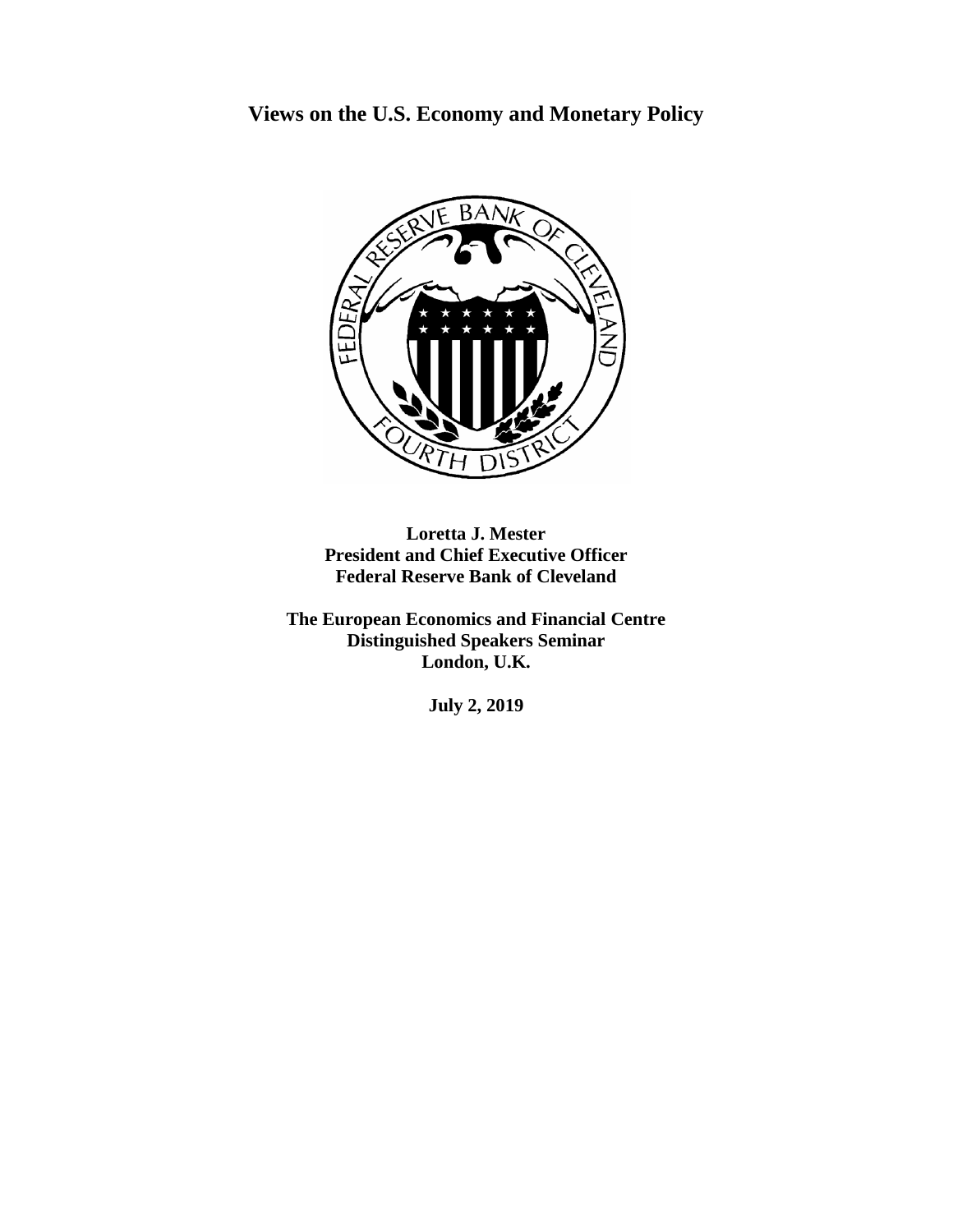## **Introduction**

It is a real pleasure to be participating again in the European Economics and Financial Centre's Distinguished Speakers Seminar series. It was three years ago, almost to the day, when I was last before you. Since that time, there have been several economic and policy developments in the U.S. that I will update you on today. One thing has not changed: monetary policymakers are operating in a world of economic and geopolitical uncertainties that cloud the outlook. When I was here three years ago, U.K. voters had just decided to exit the European Union, and it was too soon to determine with any precision what the ramifications of that vote would be for the U.K. and global economy. Today, the terms of Brexit remain unresolved while a new source of uncertainty has emerged, namely, international trade policy. Political tensions in the Middle East have also arisen, with implications for energy prices and financial markets. Of course, forecasting in an uncertain world is a difficult task, but it is something economists and monetary policymakers must always do.

The Federal Reserve has a statutory mandate to set U.S. monetary policy to achieve the longer-run goals of price stability and maximum employment. At its meeting two weeks ago, the Federal Open Market Committee (FOMC), the Fed's monetary policymaking body, decided to maintain the target range of the federal funds rate at 2-1/4 to 2-1/2 percent. In its statement, the FOMC indicated that it "continues to view sustained expansion of economic activity, strong labor market conditions, and inflation near the Committee's symmetric 2 percent objective as the most likely outcomes, but uncertainties about this outlook have increased." The Committee said that "in light of these uncertainties and muted inflation pressures," it "will closely monitor the implications of incoming information for the economic outlook and will act as appropriate to sustain the expansion, with a strong labor market and inflation near its symmetric 2 percent objective."

Today, I will discuss why I agree with this assessment of the economic outlook, and its implications for monetary policy. It is important to point out that the views I'll present today are my own and not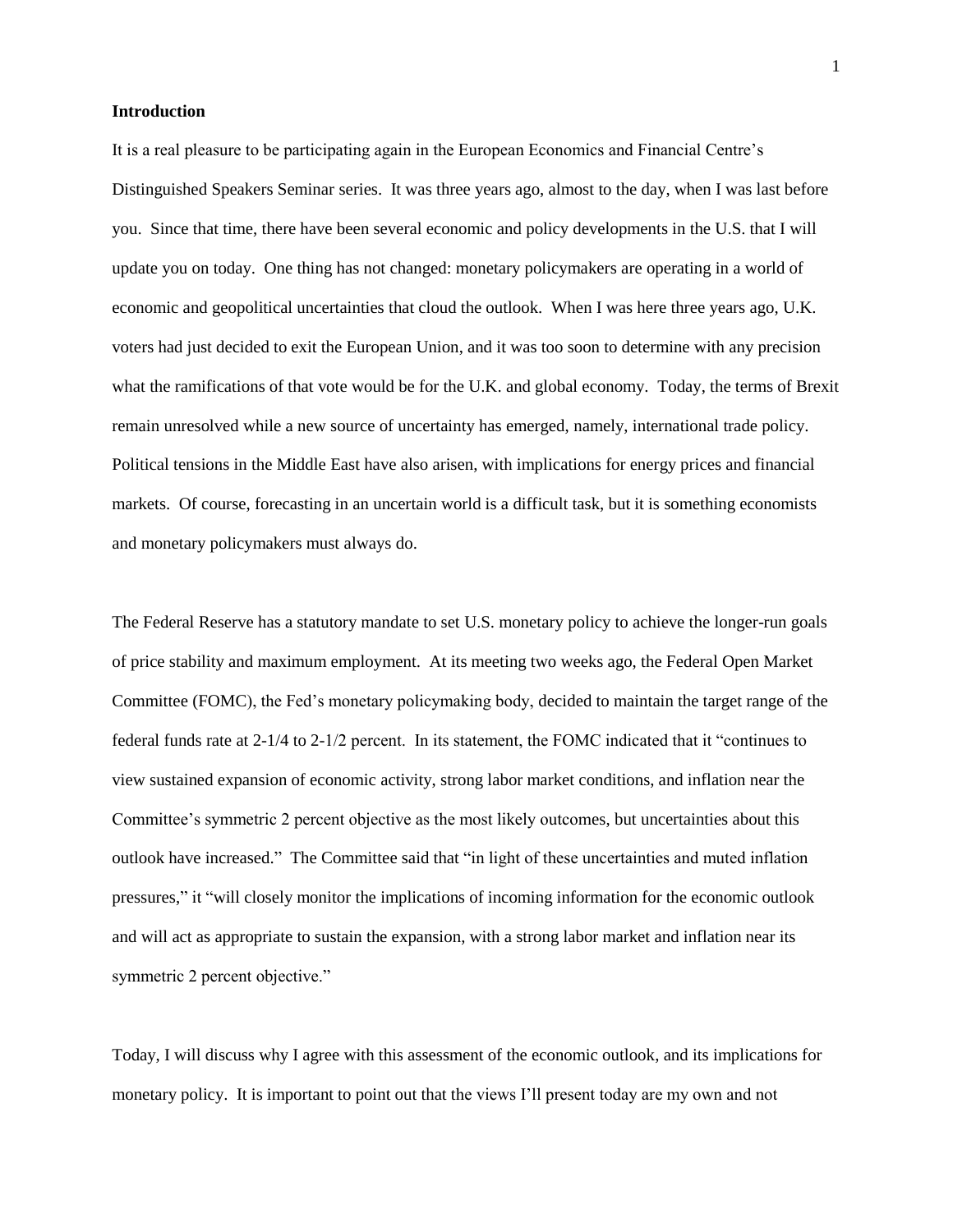necessarily those of the Federal Reserve System or my colleagues on the Federal Open Market Committee.

## **The Economy**

Last month, the U.S. economic expansion reached its 10-year anniversary. For the past couple of years, the economy has been growing at an above-trend pace, and last year, real GDP growth was a strong 3 percent. Growth was supported by fiscal stimulus in the form of tax cuts to households and businesses and higher federal government spending, as well as financial conditions that were accommodative for much of the year. I anticipated that output growth would slow this year as this stimulus waned. The question is whether growth will slow toward a more sustainable trend pace, which I estimate to be around 2 percent, or whether we will see a more significant deceleration in output and labor market conditions. In my view, the most likely outcome continues to be that the economy will maintain its good performance in 2019 – a sustainable-growth scenario in which output growth slows to a sustainable pace, labor markets remain strong, and after some near term softness, inflation moves back to our 2 percent goal over time. But mixed recent data suggest that the downside risks to this forecast have risen and that there is some chance that an alternative, weak-growth scenario could be emerging, one in which growth slows more significantly, the unemployment rate rises, and inflation remains low because aggregate demand is weak. The declines in longer-term Treasury yields and other sovereign debt yields over the past two months suggest that bond investors are putting a higher likelihood on this scenario than they did earlier this year.

The path to sustainability is rarely smooth, and this year has been no different. Real GDP growth remained at a strong 3.1 percent in the first quarter, but about half of that growth came from inventory investment and net exports, which is not sustainable. Most estimates of second quarter growth suggest growth will slow to a range of 1.5 to 2 percent. Of course, this still means a solid showing for the first half of the year.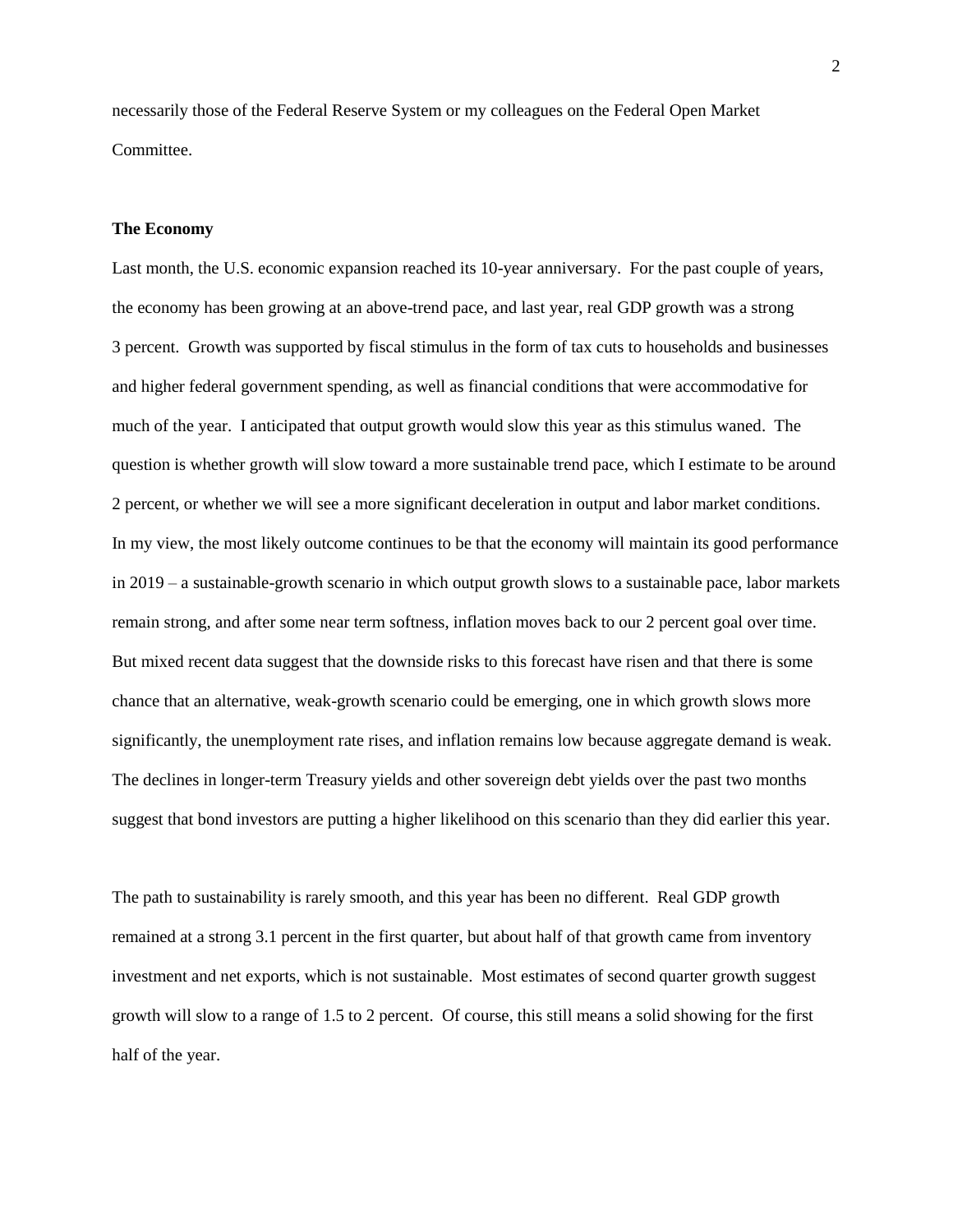There is variation across sectors in terms of their contributions to overall growth. On the positive side is consumer spending. Although the monthly readings have been volatile, the overall data suggest that consumer spending picked up in the second quarter after being subdued in the first quarter. First quarter spending was weighed down in part by the partial federal government shutdown that delayed income tax refunds and by declines in equity prices at the end of last year, which reduced household wealth. These temporary factors have dissipated. The healthy labor market is adding jobs and producing wage gains in excess of inflation, which are supportive of consumer spending. Financial conditions remain relatively accommodative by a number of measures, even with the increase in volatility of late. While consumer confidence and sentiment fell in June, they remain at relatively high levels and it is too soon to determine whether June's drop is the start of a more sustained falloff in consumer attitudes that could weigh on consumer spending.

On the neutral side is the housing market, which has seen only a protracted recovery from the Great Recession. Indeed, residential investment subtracted from growth throughout 2018 and in the first quarter of this year. Until very recently, affordability was becoming an issue because the 30-year mortgage rate had been trending up since mid-2016 and house price appreciation was exceeding income growth. In addition, recent changes to the U.S. tax code reduced the deductibility of housing-related taxes for some taxpayers, affecting the incentives to own a home. Going forward, several factors should help stabilize the housing sector. These include the recent decline in mortgage rates; slower house price appreciation, which was running 6 to 7 percent in early 2018 and is now in the 3 to 4 percent range; and an increase in household formation driven by the strong labor market, which allows more people to commit to purchasing a home. On balance, I don't expect housing to contribute much to economic growth this year, nor do I expect to see a sharp pullback in the sector.

On the negative side is business investment. Business investment in equipment was strong last year, but weakened sharply in the first quarter despite favorable earnings and lower taxes. Surveys of business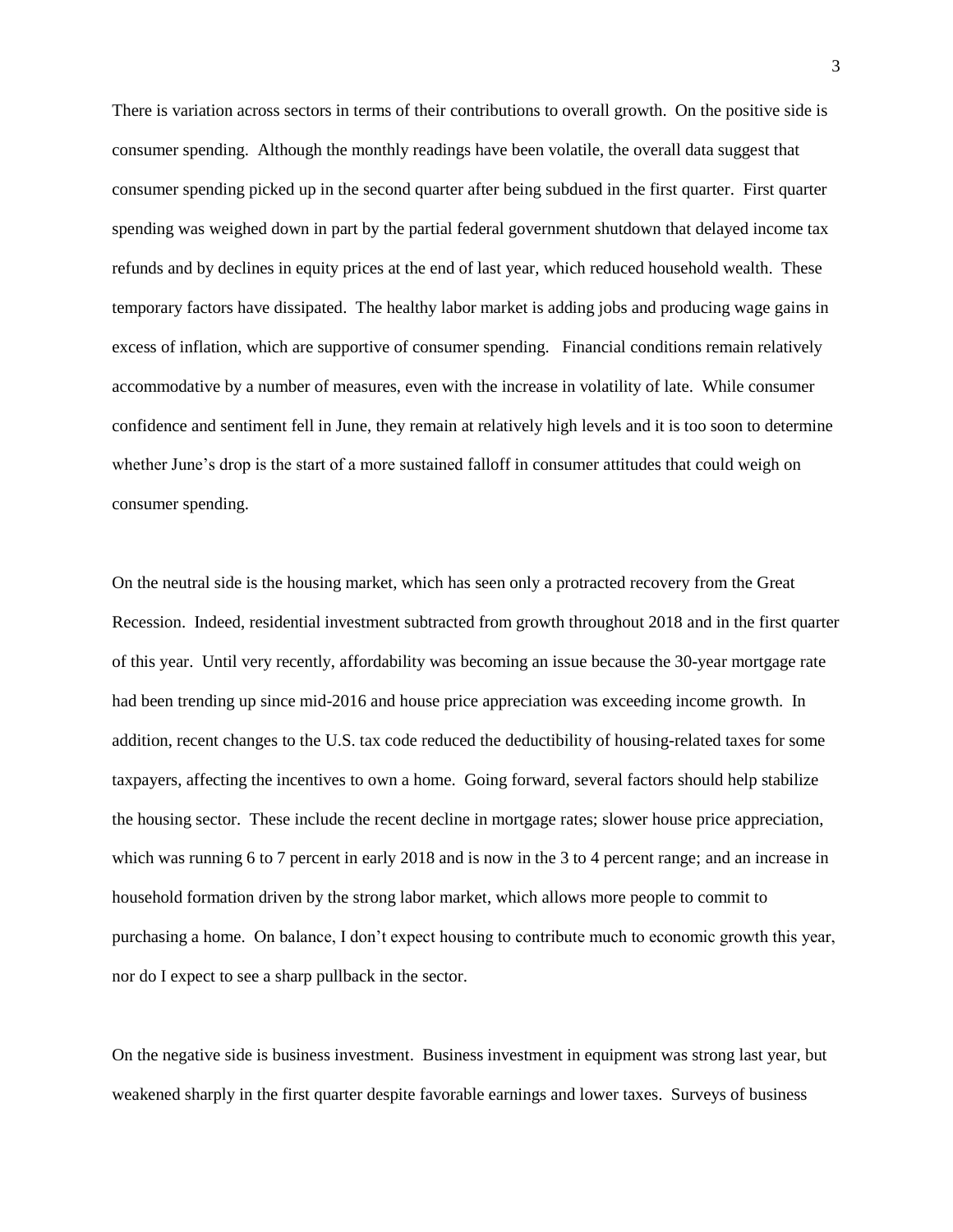activity point to solid conditions in the services sector, but manufacturing activity has softened. New orders and shipments of capital goods excluding aircraft and defense have decelerated from their year-ago levels, and orders and shipments of aircraft have decreased sharply since the start of the year, reflecting the problems with Boeing's 737 Max airplane. Thanks to shale, the U.S. is now a major energy producer. Oil prices are about \$12 per barrel lower than they were a year ago. Lower energy prices are weighing a bit on oil and natural gas drilling activity and investment. But this downturn is slight compared to the decline seen from mid-2014 to early 2016, when oil prices fell from over \$100 per barrel to about \$30 per barrel. We will need to gather further data and anecdotal reports to determine whether the slowdown in business spending will be sustained over the rest of the year or whether activity will remain consistent with trend growth.

International economic developments are weighing on the U.S. outlook and contributing to the recent slowdown in investment. Sometimes I am asked why the Federal Reserve takes into account how other economies are doing when our monetary policy goals of price stability and maximum employment pertain to the U.S. economy. The answer is because economic and financial conditions in other parts of the world can spill over to the U.S. through trade linkages and financial markets. Global growth slowed in the second half of last year and forecasts have been revised down. Subdued global growth and the strengthening dollar have weighed on U.S. export orders and manufacturing. As I mentioned earlier, uncertainty around trade policy and tariffs is also clouding the outlook. Indeed, it was a factor cited by consumers in the recent confidence and sentiment surveys.

The direct effects of the tariffs already imposed have been relatively modest. However, some multinational firms have taken steps to reorganize their supply chains to limit the tariffs' effects on their cost of production. So the imposition of tariffs creates deadweight losses to the extent that the new suppliers are not as efficient as the old ones sans the tariff. Firms in the Cleveland Federal Reserve District have been citing the uncertainty around tariffs and trade policy as a concern for some time. That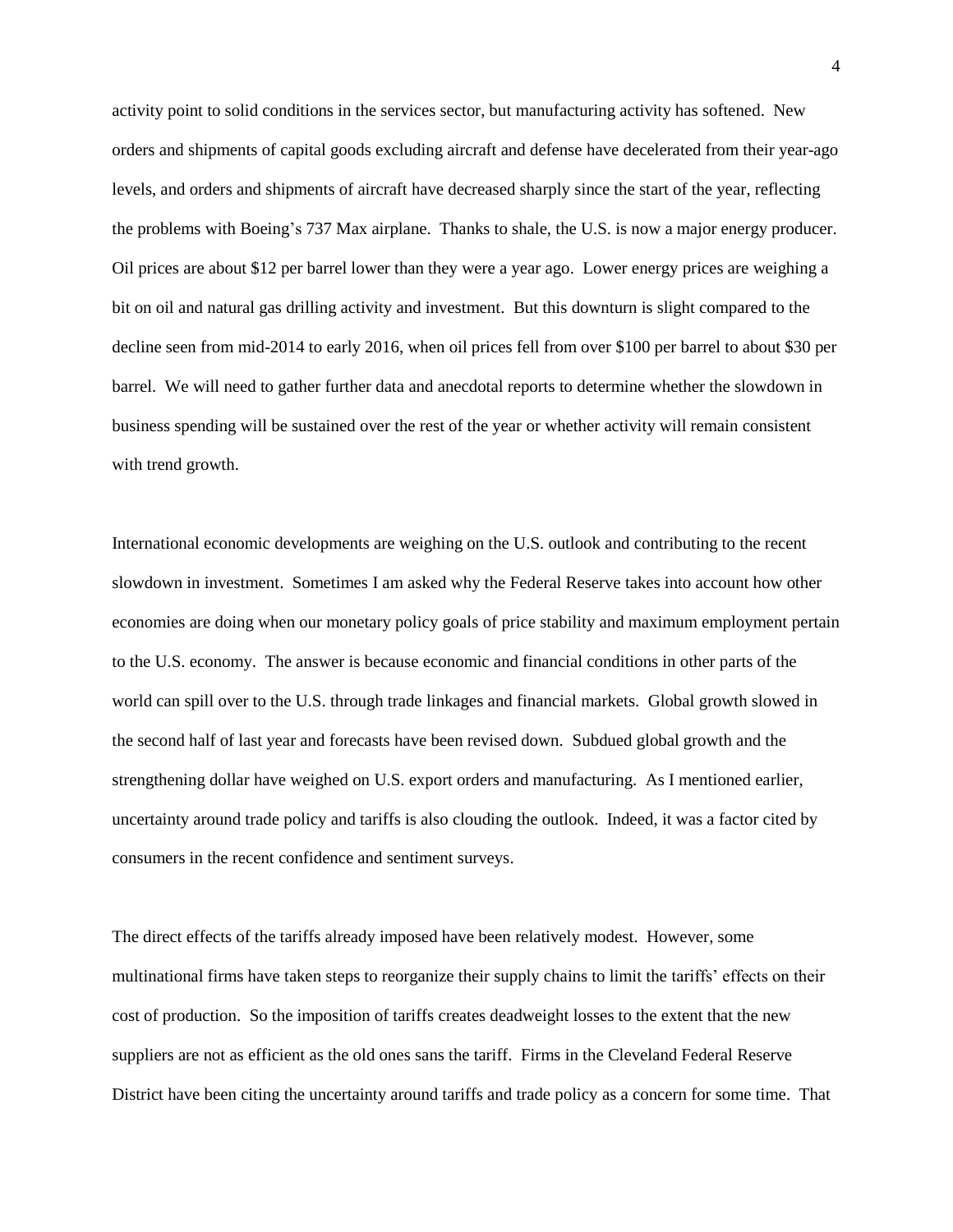concern is growing, especially in light of the announcement of potential tariffs with Mexico, in addition to a possible expansion of tariffs to more goods imported from China. Many of our firms tell us they have not yet postponed their planned investment, but some firms say they are beginning to reassess those plans and others are holding off on acquiring financing for new projects because of the trade uncertainty. If more firms begin to take a wait-and-see attitude, the uncertainty itself could dampen business spending for some time to come. The effects could be amplified through adverse shifts in business, consumer, and financial market sentiment. On the other hand, a favorable outcome from trade talks could boost sentiment.

Despite firms' concerns about trade policy, labor market conditions have remained strong and consistent with continued expansion. In May, payroll job growth slowed to about 75,000, but over the past three months, it has averaged about 150,000 jobs per month. This is a step down from last year's strong pace of over 220,000 per month, but it is still well above trend, which most estimates put in a range of 75,000 to 120,000 per month. In my baseline outlook, as output growth slows toward a more sustainable pace, I expect job growth to slow toward trend as well, but to be strong enough to absorb those entering the labor force, keeping the unemployment rate low and under 4 percent. The unemployment rate, which has been at or below 4 percent for over a year, is currently at 3.6 percent, its lowest level in nearly 50 years. The broader measures of the unemployment rate that include discouraged workers and those working parttime who would prefer to work full-time are at the lowest levels of this business cycle. In my view, the unemployment rate is below the level that is sustainable over the longer run, but in recognition of the fact that it has been very low for some time and inflation has remained subdued, I recently lowered my estimate of the longer-run unemployment rate. I had been estimating this rate to be about 4.5 percent; I now put it between 4 and 4.5 percent. Even with this revision, labor markets are tight. This is the resounding theme we have heard from all of our contacts for some time, across a variety of occupations and sectors. And according to the most recent survey of small businesses conducted by the National Federation of Independent Business, a quarter of firms reported that the quality of labor was their single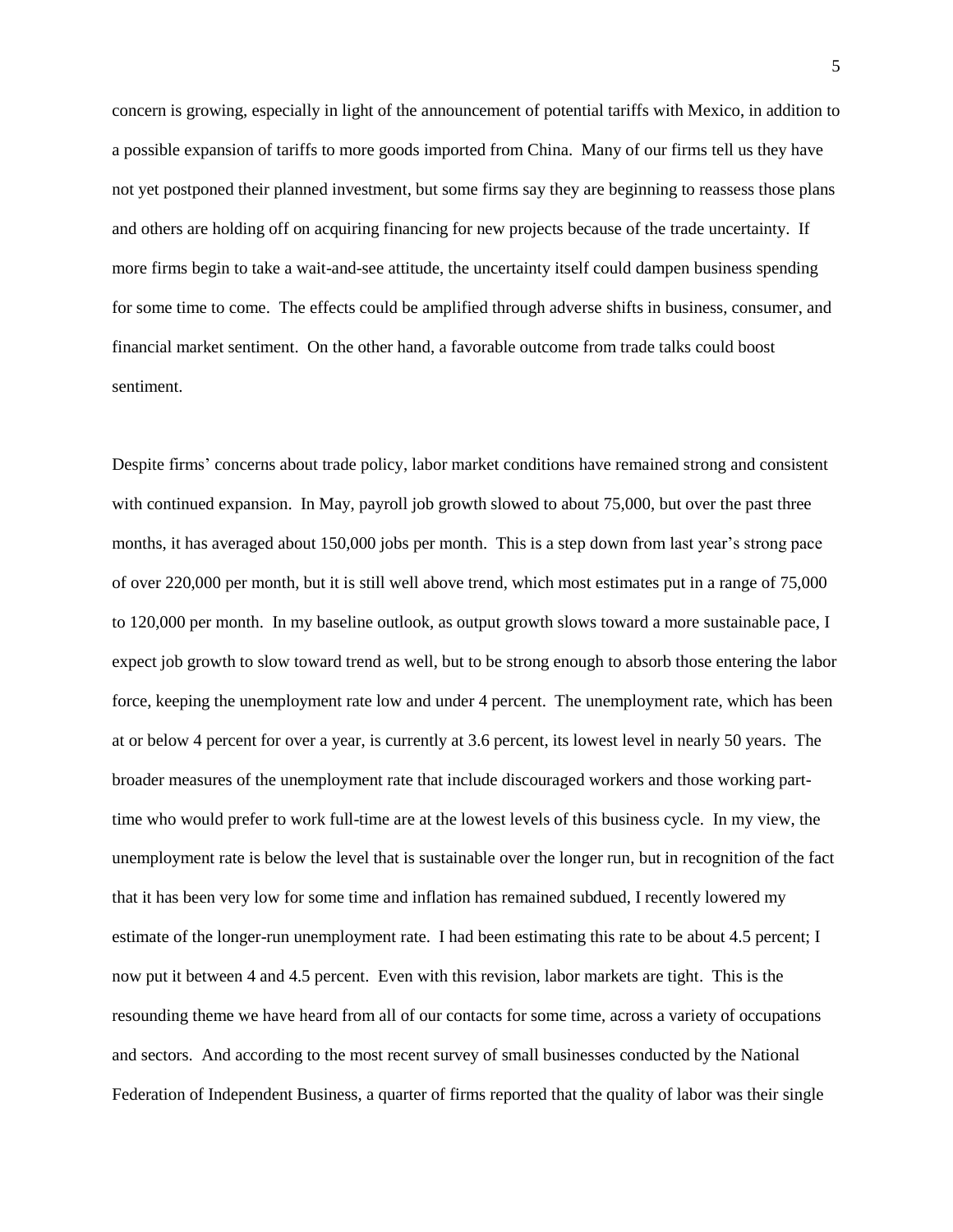most important problem, matching the highest reported share since the survey began asking this question in 1974.

The strength in the labor market has led to a steady acceleration in labor compensation. Aggregate measures of compensation are now in the 3 percent range, after being quite subdued earlier in the expansion. While this acceleration is not as strong as was seen in earlier expansions, the rise has been in line with productivity growth and inflation, and it has not added to inflationary pressures. Recent readings indicate a pickup in productivity growth; if this is sustained, it would be a positive development for wage growth going forward.

Before I turn to inflation, let me mention that the aggregate numbers on the labor market hide a lot of heterogeneity across locations and demographic groups. The Cleveland Fed recently held our biennial Policy Summit where issues facing low- and moderate-income communities were discussed at length with practitioners, researchers, and policymakers.<sup>1</sup> While more people have been brought into the labor force, including those from underrepresented groups, it should be recognized that not everyone has enjoyed the benefits of the 10-year expansion of the U.S. economy. In certain communities there is limited access to jobs because of gaps in the transportation system, a lack of affordable housing near the available jobs, and few daycare options. Some people cannot afford the costs of training and education to advance in the job market, and are having to juggle multiple jobs to earn a living wage. These are not cyclical problems that can be solved with monetary policy. Trying to do so would create other imbalances that ultimately disproportionately harm the very people the policy was meant to help. But as our Policy Summit discussions revealed, well-designed government policies can be used to address these structural issues and help ensure that the aggregate longer-term gains from technological change and globalization are better distributed so that everyone can have the opportunity to benefit from a vibrant economy.

l

<sup>&</sup>lt;sup>1</sup> More information about the Cleveland Fed's Policy Summit is available on our website at https://www.clevelandfed.org/newsroom-and-events/events/2019/policy-summit.aspx.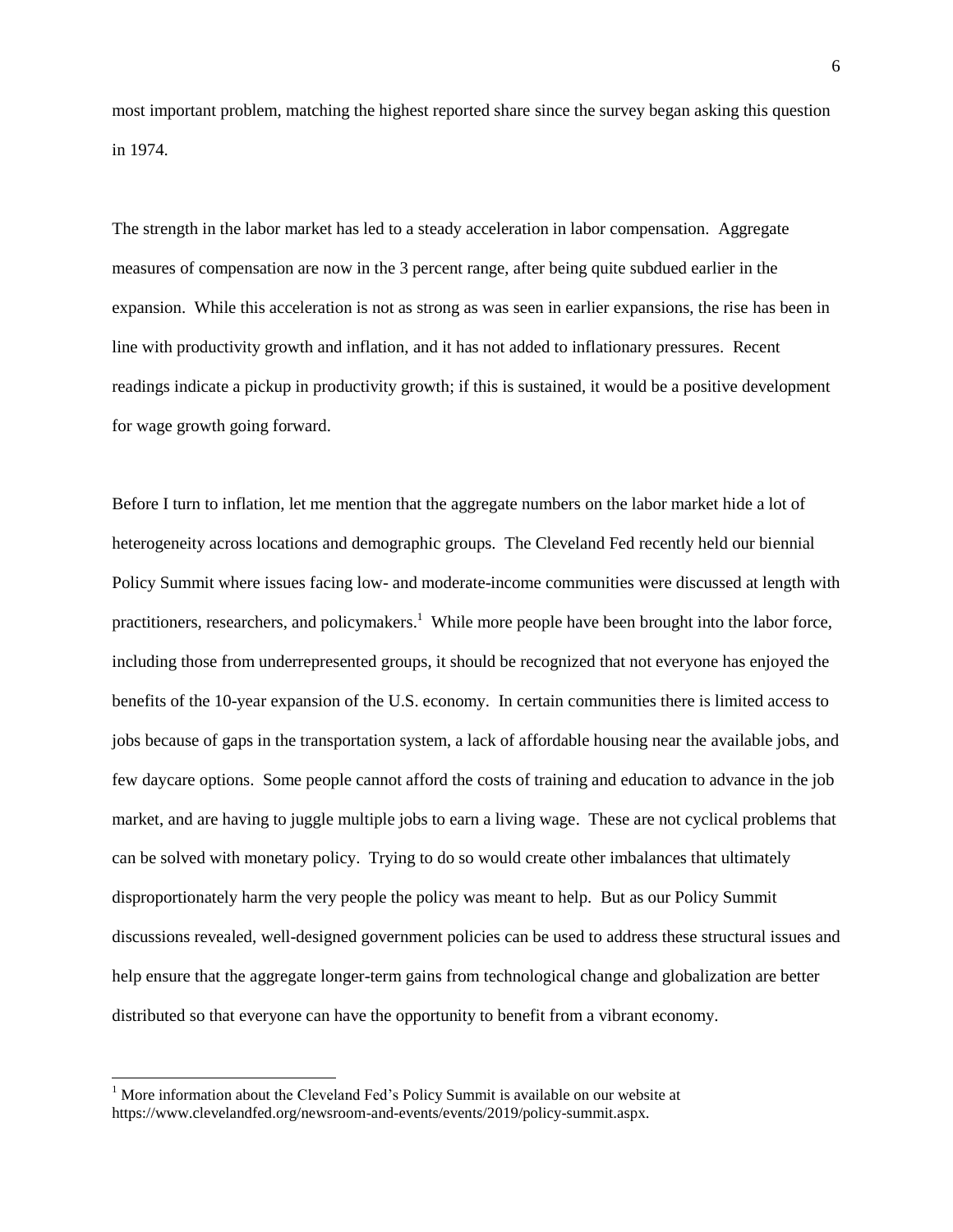Turning to inflation, as I mentioned, despite the tightness in labor markets, inflation pressures have been muted. The FOMC has set a goal of 2 percent inflation, as measured by the year-over-year change in the price index for personal consumption expenditures, that is, PCE inflation. Over the expansion, inflation has gradually moved up, and last year, it was near our 2 percent goal. More recent readings of total PCE and core PCE inflation, which omits food and energy prices, have been soft, with year-over-year total PCE and core PCE inflation at 1.5 and 1.6 percent, respectively, in May. Total inflation was held down in part by declining energy prices, which will likely further weigh on inflation in the near term. Both total and core inflation readings also reflect some idiosyncratic, and likely transitory, declines in selected components, including apparel and imputed prices of financial services. In the 1990s, the Cleveland Fed pioneered measures of inflation that omitted components showing the most extreme price movements in any month to better gauge inflation trends. $<sup>2</sup>$  These indicators of underlying inflation trends have been</sup> more stable and point to inflation gradually rising back to trend. The Cleveland Fed's median and trimmed mean CPI measures, which tend to run higher than PCE inflation, were 2.7 and 2.2 percent, respectively, in May, in line with their levels for most of the year. The Dallas Fed's trimmed mean PCE inflation measure has been running between 1.9 and 2 percent over the past year and currently is at 2 percent.

Stable inflation expectations are an important component of inflation dynamics because they help to guide price- and wage-setting decisions. While expectations have been relatively stable, there was a softening in the latest readings of the University of Michigan and New York Fed survey measures of longer-term inflation expectations, while the Cleveland Fed's 5-year/5-year-forward measure, which combines survey readings with market-based readings, was little changed in June. We have seen mixed data on inflation and inflation expectations at other points over the expansion. But the recent declines bear watching

 $\overline{a}$ 

<sup>&</sup>lt;sup>2</sup> The Cleveland Fed's Center for Inflation Research aims to further the understanding of inflation among policymakers, researchers, and the public by providing data, forecasts, analysis, and research. The center's website is https://www.clevelandfed.org/en/our-research/center-for-inflation-research.aspx.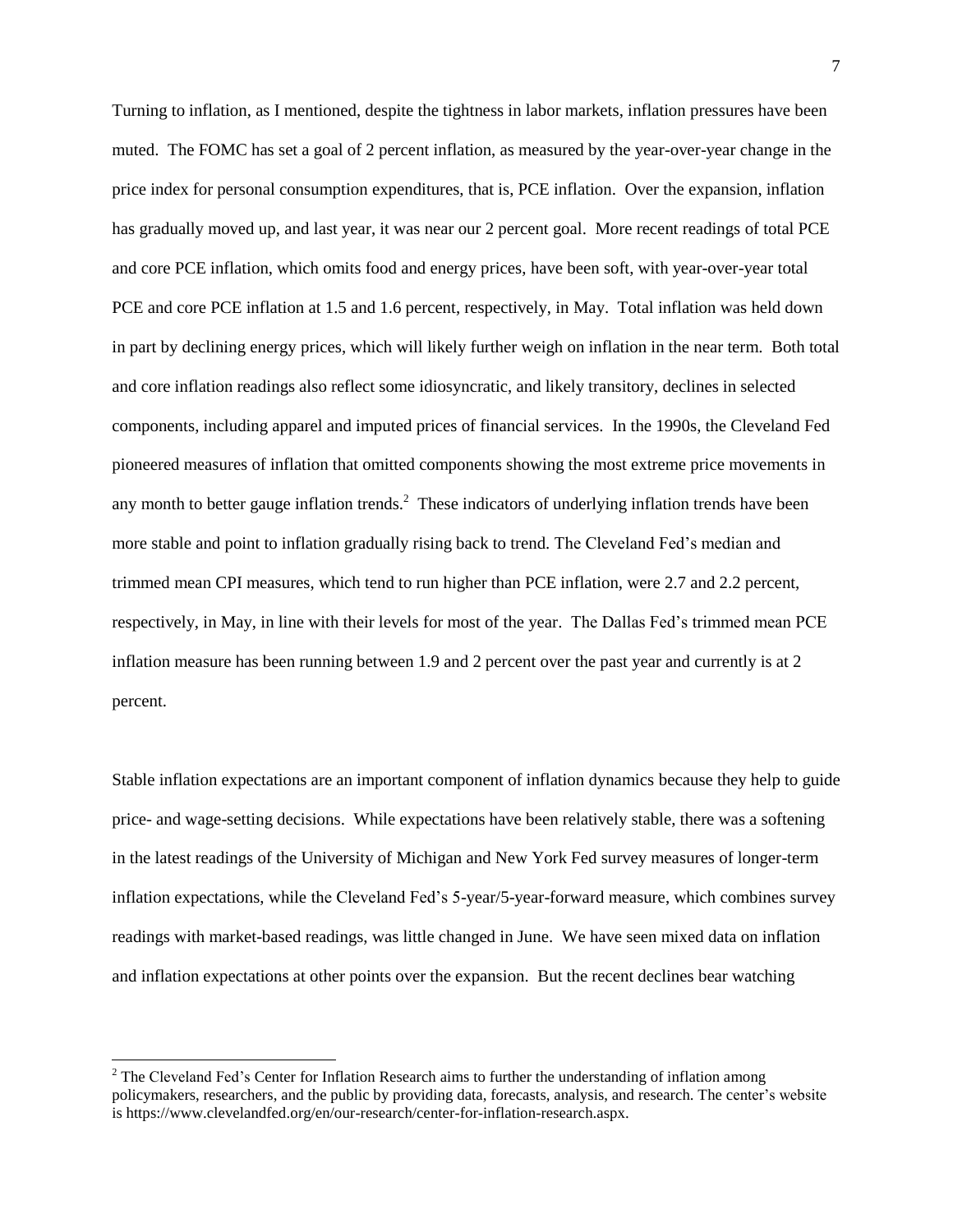because if inflation expectations become unanchored, it will be more difficult for inflation to be maintained near our target.

In light of the data, I have revised down my inflation forecast for this year. I continue to think that the most likely case is that inflation expectations will remain relatively well anchored and that this, coupled with continued strength in labor markets and output growth near trend, will support a gradual, although slower, rise in inflation back to 2 percent over the next couple of years. Nonetheless, it is important to acknowledge that there are structural factors holding back inflation, including technological change and product innovation. These are nonmonetary factors, and they may be more powerful than I have assumed. If so, inflation could remain lower for longer than in my baseline forecast. On the other side, there is also the possibility that tariffs could be passed along to customers, as some firms have told us they are beginning to do. While this would be a one-time change in the level of prices, to the extent that it changes inflation expectations, it could put upward pressure on inflation as well. Tightness in labor markets might also begin to put more pressure on wages and prices than we've yet seen.

## **Monetary Policy**

Because monetary policy affects the economy with a lag, policymakers need to be forward looking. So the current uncertainty around the economic outlook poses some challenges for policymakers. At our recent meeting, the FOMC maintained the target range of the federal funds rate at 2-1/4 to 2-1/2 percent. In assessing whether monetary policy is well calibrated, I will be monitoring incoming economic and financial data and reports from District contacts to determine whether my positive baseline outlook – the sustainable-growth scenario – remains intact or whether the downside risks are coming to pass and a material change in the outlook to the weak-growth scenario is underway. At the present time, I believe it is too soon to make that determination, and I prefer to gather more information before considering a change in our monetary policy stance. If I see a few weak job reports, further declines in manufacturing activity, indicators pointing to weaker business investment and consumption, and declines in readings of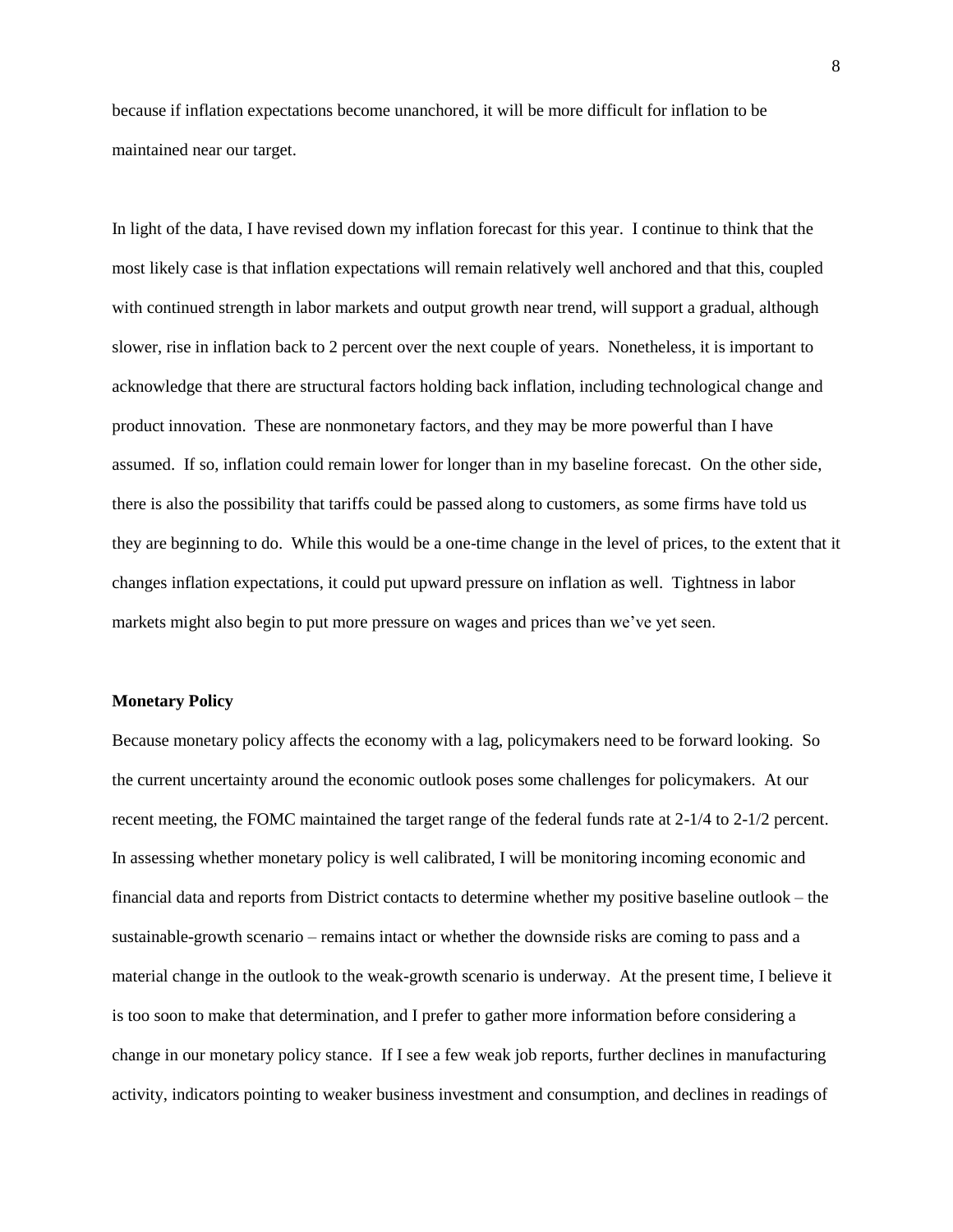longer-term inflation expectations, I would view this as evidence that the base case is shifting to the weak-growth scenario. In this scenario, the economy's short- to medium-term equilibrium interest rate would be moving down, and our policy rate could need to move down with it in order to sustain the expansion and foster achievement of our longer-run goals of maximum employment and price stability.

On the other hand, throughout this expansion, the U.S. economy has proven itself resilient to a variety of economic shocks, headwinds, and uncertainties. We have seen similar episodes of soft data and sentiment that subsequently reversed. If that is the case this time, and the sustainable-growth scenario plays out, there is still a question of how the Fed should react to the lower inflation readings we've seen in recent months. Some would argue that lowering the funds rate would be appropriate in an attempt to push up inflation expectations. However, if it is the case that nonmonetary structural factors are holding back measured inflation, thereby putting downward pressure on inflation expectations, rather than an aggregate demand problem, it is not clear how effective this policy would be. Cutting rates at this juncture could reinforce negative sentiment about a deterioration in the outlook even if this is not the baseline view, and could encourage financial imbalances given the current level of interest rates, which would be counterproductive.

The current period shares some similarities with the period from 2014 to 2016, when the slowdown in global demand, the decline in oil prices, and the appreciation in the dollar caused a drop-off in investment and manufacturing activity at the same time inflation was well below target. The Fed was patient during this period, with one rate increase in December 2015 and another in December 2016, allowing inflation to gradually move up. So long as the sustainable-growth scenario of continued expansion and strong labor markets remains the baseline outlook, I would favor taking a similar opportunistic approach to the recent softness in the inflation readings instead of trying to proactively move inflation up with rate cuts.<sup>3</sup> This

 $\overline{a}$ 

 $3$  Larry Meyer, while he was a governor on the Federal Reserve Board, described a strategy he termed "opportunistic disinflation."